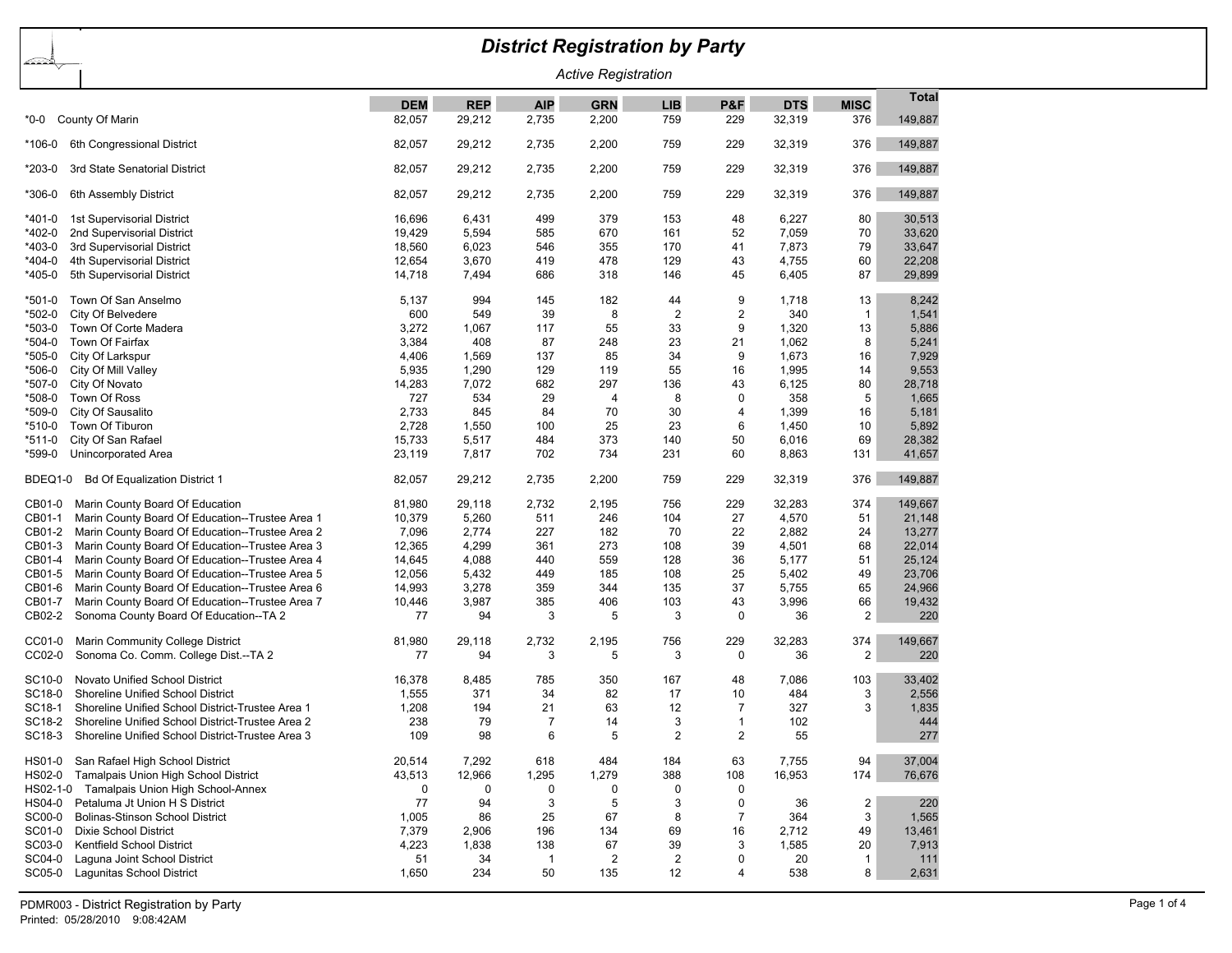|                                                                                                  | <b>DEM</b>       | <b>REP</b>       | <b>AIP</b>     | <b>GRN</b>     | <b>LIB</b>     | P&F            | <b>DTS</b>       | <b>MISC</b>    | Total             |
|--------------------------------------------------------------------------------------------------|------------------|------------------|----------------|----------------|----------------|----------------|------------------|----------------|-------------------|
| SC06-0<br>Larkspur School District                                                               | 5,050            | 1,635            | 158            | 101            | 50             | 13             | 1,988            | 19             | 9,014             |
| SC07-0<br><b>Lincoln School District</b>                                                         | 16               | 45               | $\mathbf{1}$   | $\mathbf{1}$   | $\overline{1}$ | $\mathbf 0$    | 11               | $\mathbf{1}$   | 76                |
| SC08-0<br>Mill Valley School District                                                            | 12,278           | 2,944            | 305            | 252            | 115            | 29             | 4,595            | 54             | 20,572            |
| SC09-0<br>Nicasio School District                                                                | 243              | 69               | $\overline{2}$ | 20             | 3              | 2              | 95               |                | 434               |
| SC11-0<br><b>Reed Union School District</b>                                                      | 4,190            | 2,533            | 176            | 47             | 34             | 10             | 2,155            | 15             | 9,160             |
| SC12-0<br><b>Ross School District</b>                                                            | 837              | 637              | 37             | 6              | 12             | 0              | 423              | 6              | 1,958             |
| SC12-1-0<br>Ross School District-Annex                                                           | $\mathbf 0$      | $\mathbf 0$      | 0              | 0              | 0              | 0              |                  |                |                   |
| SC13-0<br>Ross Valley School District                                                            | 9,894            | 2,004            | 282            | 475            | 77             | 32             | 3,304            | 27             | 16,095            |
| SC14-0<br>San Rafael Elem School District                                                        | 13,135           | 4,386            | 422            | 350            | 115            | 47             | 5,043            | 45             | 23,543            |
| SC15-0<br>Sausalito Marin City School District                                                   | 4,163            | 988              | 122            | 109            | 38             | 8              | 1,911            | 22             | 7,361             |
| SC16-0<br>Golden Hinde/los Ranchitos Annex                                                       | 128              | 120              | $\mathbf{1}$   | 1              | 0              | 0              | 50               |                | 300               |
| SC17-0<br>Union Joint School District                                                            | 10               | 17               | $\mathbf{1}$   | 2              | 0              | 0              | 5                |                | 35                |
| CSD01-0<br><b>Gallinas Village Community Services District</b>                                   | 524              | 122              | 15             | 19             | 4              | 5              | 182              | 4              | 875               |
| CSD02-0<br>Marin City Community Services District                                                | 930              | 82               | 25             | 13             | 6              | 3              | 334              | $\mathbf{1}$   | 1,394             |
| CSD03-0<br><b>Marinwood Community Services District</b>                                          | 1,669            | 649              | 42             | 25             | 18             | 3              | 655              | 12             | 3,073             |
| CSD04-0<br>Muir Beach Community Services District                                                | 188              | 15               | $\mathbf{1}$   | 18             | 0              | 3              | 58               | $\overline{2}$ | 285               |
| CSD05-0<br>Bel Marin Keys Community Services District                                            | 464              | 336              | 26             | 13             | 6              | 0              | 228              | 5              | 1,078             |
| CSD06-0<br><b>Tamalpais Community Services District</b>                                          | 2,412            | 535              | 50             | 49             | 22             | 4              | 957              | 13             | 4,042             |
| CSD07-0<br><b>Tomales Community Services District</b>                                            | 78               | 21               | $\overline{2}$ | 5              | $\mathbf{1}$   | $\mathbf{1}$   | 32               |                | 140               |
| <b>Bolinas Fire Protection District Community Facilities</b><br>CFD6-0                           | 690              | 39               | 13             | 59             | 6              | 4              | 248              | 3              | 1,062             |
| CSFP19-0 Santa Venetia-Bayside Acres Fire Prot. Dist.                                            | 2,107            | 793              | 68             | 64             | 17             | 9              | 752              | 9              | 3,819             |
| Alto-Richardson Bay Fire District<br>FI01-0                                                      | 2,673            | 1,107            | 101            | 34             | 28             | 4              | 1,261            | 16             | 5,224             |
| FI02-0<br><b>Bolinas Fire Protection District</b>                                                | 690              | 39               | 13             | 59             | 6              | 4              | 248              | 3              | 1,062             |
| FI03-0<br><b>Kentfield Fire District</b>                                                         | 2,335            | 1,140            | 72             | 36             | 32             | $\mathbf{1}$   | 916              | 13             | 4,545             |
| FI04-0<br>Novato Fire Protection District                                                        | 16,382           | 8,508            | 785            | 350            | 168            | 48             | 7,092            | 103            | 33,436            |
| FI05-0<br>Sleepy Hollow Fire Protection District                                                 | 850              | 471              | 33             | 17             | 9              | $\pmb{0}$      | 310              | $\overline{4}$ | 1,694             |
| FI06-0<br>Southern Marin Fire Protection Dist                                                    | 6,847            | 1,998            | 200            | 119            | 65             | 13             | 2,850            | 41             | 12,133            |
| FI07-0<br>Stinson Beach Fire Protection District                                                 | 305              | 46               | 12             | 6              | $\overline{c}$ | 2              | 115              |                | 488               |
| FI08-0<br><b>Tamalpais Fire District</b>                                                         | 4,174            | 890              | 99             | 85             | 37             | 9              | 1,588            | 25             | 6,907             |
| FI09-0<br><b>Tiburon Fire Protection District</b>                                                | 2,182            | 1,415            | 95             | 25             | 19             | 4              | 1,190            | 8              | 4,938             |
| Novato Flood Control Zone 1<br>FL01-0                                                            | 16,378           | 8,506            | 785            | 350            | 168            | 48             | 7,090            | 103            | 33,428            |
| FL02-0<br>Richardson Bay Flood Control Zone 3                                                    | 12,767           | 2,726            | 310            | 259            | 114            | 31             | 4,662            | 51             | 20,920            |
| FL03-0<br>Bel Air Flood Control Zone 4                                                           | 821              | 336              | 26             | $\overline{7}$ | 10             | 2              | 367              | 3              | 1,572             |
| FL03-4<br>Bel Air Flood Control Subzone 4A                                                       | 26               | $\overline{7}$   | 0              | 0              | 0              | 0              | 12               |                | 45                |
| FL04-0<br>Stinson Beach Flood Control Zone 5                                                     | 303              | 46               | 12             | 6              | $\overline{2}$ | 2              | 113              |                | 484               |
| FL05-0<br>San Rafael Meadows Flood Control Zone 6                                                | 464              | 155              | 21             | 9              | $\overline{2}$ | 4              | 157              | 6              | 818               |
| FL06-0<br>Santa Venetia Flood Control Zone 7                                                     | 850              | 190              | 31             | 33             | 6              | $\overline{7}$ | 306              | 5              | 1,428             |
| FL07-0<br>Ross Valley Flood Control Zone 9                                                       | 12,265           | 4,965            | 407            | 233            | 117            | 21             | 4,842            | 52             | 22,902            |
| FL10-0<br>Inverness Flood Control Zone 10                                                        | 647              | 71               | 8              | 34             | 10             | 3              | 162              | $\mathbf{1}$   | 936               |
|                                                                                                  |                  |                  |                |                |                |                |                  |                |                   |
| WA01-0<br>Marin Municipal Water District<br>WA01-1                                               | 62,615           | 20,087<br>4,431  | 1,884<br>377   | 1,660<br>313   | 561<br>105     | 160<br>35      | 24,197<br>4,546  | 262<br>72      | 111,426<br>22,595 |
| Marin Municipal Water District-Division 1<br>WA01-2<br>Marin Municipal Water District-Division 2 | 12,716<br>9,163  | 3,367            | 283            | 241            | 90             | 26             | 3,622            | 26             | 16,818            |
| WA01-3<br>Marin Municipal Water District-Division 3                                              | 15,208           | 4,204            | 459            | 611            | 127            | 41             | 5,437            | 56             | 26,143            |
| WA01-4<br>Marin Municipal Water District-Division 4                                              | 15,031           | 3,509            | 374            | 310            | 140            | 36             | 5,468            | 57             | 24,925            |
| WA01-5<br>Marin Municipal Water District-Division 5                                              | 10,497           | 4,576            | 391            | 185            | 99             | 22             | 5,124            | 51             | 20,945            |
| WA02-0<br><b>Stinson Beach County Water District</b>                                             | 305              | 46               | 12             | 6              | 2              | 2              | 118              |                | 491               |
| WA03-0<br>North Marin Water District                                                             | 17,627           | 8,694            | 806            | 416            | 181            | 55             | 7,427            | 106            | 35,312            |
| WA03-1<br>North Marin Water District-Annexation Original                                         | 16,382           | 8,508            | 785            | 350            | 168            | 48             | 7,092            | 103            | 33,436            |
|                                                                                                  |                  |                  |                |                |                |                |                  |                |                   |
| CFD2-0<br>Bel/tib Library Agency - 1995-1                                                        | 3,288            | 2,079            | 137            | 32             | 25             | 8              | 1,767            | 9              | 7,345             |
| CFD3-0<br>Mill Valley Library Agency - 1996-1                                                    | 5,935            | 1,290            | 129            | 119            | 55             | 16             | 1,995            | 14             | 9,553             |
| LIB01-0<br>Marin County Library District<br>Marin County Library District-Fairfax/west Marin     | 42,091           | 16,122           | 1,514          | 1,288          | 404            | 125            | 16,685           | 227            | 78,456            |
| LIB01-1<br>Marin County Library District-Eastern Marin                                           | 9,197            | 1,833            | 248            | 597            | 75             | 45             | 3,053            | 29             | 15,077            |
| LIB01-2<br>LIB02-0<br>Marin County Free Library District                                         | 32,894<br>44,785 | 14,289<br>16,898 | 1,266<br>1,617 | 692<br>1,338   | 329<br>431     | 80<br>133      | 13,634<br>17,728 | 198<br>237     | 63,382<br>83,167  |
| <b>REC01-0</b><br><b>Strawberry Recreation District</b>                                          | 1,346            | 617              | 59             |                |                | $\mathbf{1}$   | 676              | 9              | 2,739             |
|                                                                                                  |                  |                  |                | 18             | 13             |                |                  |                |                   |

PDMR003 - District Registration by Party Printed: 05/28/2010 9:09:02AM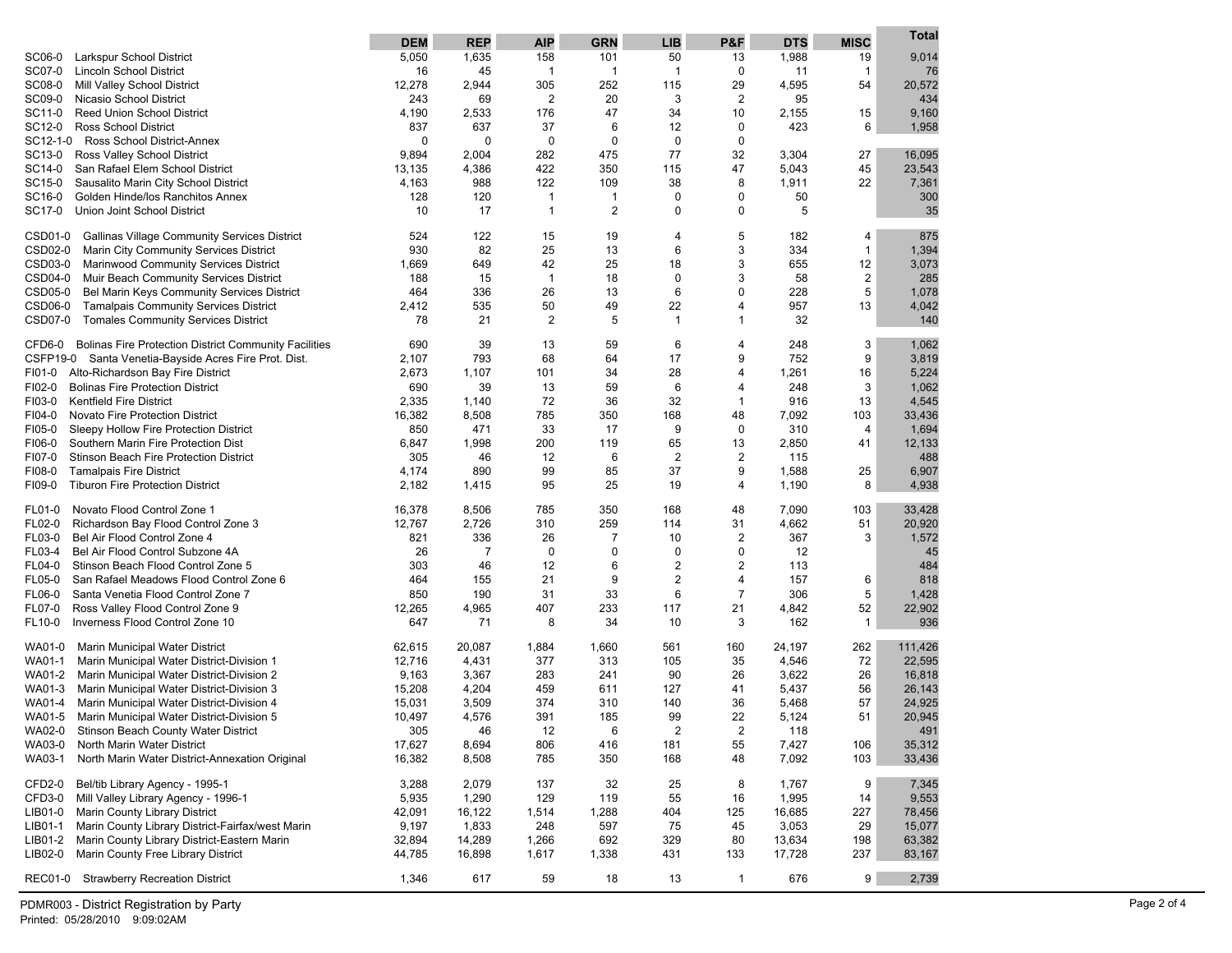|                                                                                       | <b>DEM</b>  | <b>REP</b>     | <b>AIP</b>     | <b>GRN</b>         | <b>LIB</b>                    | P&F                         | <b>DTS</b> | <b>MISC</b>    | Total        |
|---------------------------------------------------------------------------------------|-------------|----------------|----------------|--------------------|-------------------------------|-----------------------------|------------|----------------|--------------|
| Strawberry Recreation District-Zone IV<br><b>REC01-1</b>                              | 40          | 44             | 2              | 0                  | 1                             | 0                           | 36         |                | 123          |
| <b>REC02-0</b><br>Mesa Park                                                           | 690         | 39             | 13             | 59                 | 6                             | 4                           | 248        | 3              | 1,062        |
| <b>CSFP27-0</b><br>Ross Valley Paramedic CSA No. 27                                   | 20,525      | 6,254          | 629            | 660                | 182                           | 51                          | 7,525      | 74             | 35,900       |
| <b>CSFP27-1</b><br>Ross Valley Paramedic District 27 Portions                         | 667         | 170            | 19             | 35                 | $\mathbf{1}$                  | $\overline{2}$              | 261        | $\overline{2}$ | 1,157        |
| <b>CSFP28-0</b><br>West Marin Paramedic CSA No. 28                                    | 4,522       | 833            | 114            | 307                | 42                            | 22                          | 1,510      | 16             | 7,366        |
| RANCH-0 Los Ranchitos Sanitary Elect                                                  | 126         | 113            | $\overline{1}$ | $\mathbf{1}$       | 0                             | $\mathbf 0$                 | 42         |                | 283          |
| Ross Valley Sanitary District No. 1<br>SA01-0                                         | 17,104      | 5,165          | 517            | 594                | 147                           | 42                          | 6,121      | 58             | 29,748       |
| Tiburon Sanitary District No. 5<br>SA02-0                                             | 1,764       | 1,285          | 83             | 23                 | 11                            | 4                           | 991        | $\overline{2}$ | 4,163        |
| SA03-0<br>Novato Sanitary District                                                    | 15,340      | 7,850          | 736            | 315                | 149                           | 42                          | 6,661      | 96             | 31,189       |
| SA04-0<br><b>Almonte Sanitary District</b><br>SA05-0<br><b>Alto Sanitary District</b> | 657<br>430  | 148<br>66      | 12<br>15       | 11<br>8            | 7<br>6                        | 3                           | 245<br>162 | 5              | 1,088<br>690 |
| Homestead Valley Sanitary District<br>SA06-0                                          | 1,080       | 208            | 35             | 24                 | 9                             | $\mathbf{1}$<br>2           | 386        | 2<br>6         | 1,750        |
| SA07-0<br>Las Gallinas Valley Sanitary District                                       | 9,881       | 3,624          | 296            | 207                | 89                            | 32                          | 3,619      | 63             | 17,811       |
| SA08-0<br>Richardson Bay Sanitary District                                            | 2,942       | 1,440          | 121            | 34                 | 27                            | 5                           | 1,467      | 16             | 6,052        |
| SA09-0<br>Sausalito-Marin City Sanitary District                                      | 4,067       | 977            | 120            | 101                | 37                            | 8                           | 1,868      | 22             | 7,200        |
| Larkspur Sanitary District<br>SA10-0                                                  | 0           | $\mathbf 0$    | 0              | 0                  | 0                             | $\mathbf 0$                 |            |                |              |
| San Rafael Sanitary District<br>SA11-0                                                | 10,460      | 3,630          | 316            | 275                | 97                            | 32                          | 4,066      | 31             | 18,907       |
| SA12-0<br>Corte Madera Sanitary 2                                                     | 169         | 61             | 3              | 2                  | 3                             | 0                           | 78         | 2              | 318          |
| <b>Bolinas Permanent Road Division</b><br>RD01-0                                      | 32          | $\mathbf{1}$   | 1              | 2                  | 0                             | $\mathbf 0$                 | 13         |                | 49           |
| RD02-0<br>Monte Cristo Permanent Road Division                                        | 44          | 10             | 1              | 3                  | 0                             | $\mathbf{1}$                | 18         |                | 77           |
| RD03-0<br><b>Inverness Permanent Road Division</b>                                    | 0           | $\mathbf 0$    | 0              | 0                  | 0                             | 0                           |            |                |              |
| <b>Black Point Permanent Road Division</b><br>RD04-0                                  | 0           | $\mathbf 0$    | 0              | 0                  | 0                             | $\mathbf 0$                 |            |                |              |
| RD05-0<br>Paradise Ranch Estates Permanent Road Division                              | 104         | 3              | $\mathbf 1$    | 4                  | $\mathbf{1}$                  | $\overline{2}$              | 21         |                | 136          |
| RD06-0<br>Ridgewood Ave Permanent Road Division                                       | 37          | $\overline{2}$ | $\mathbf 1$    | $\mathbf{1}$       | $\mathbf 0$                   | $\mathbf 0$                 | 9          |                | 50           |
| Bel/tib Open Space-Cfd - 1993-1<br>CFD1-0                                             | 2,293       | 1,624          | 111            | 26                 | 14                            | 5                           | 1,255      | 3              | 5,331        |
| CFD4-0<br>Bel/tib Open Space-Cfd - 1997-1                                             | 2,293       | 1,624          | 111            | 26                 | 14                            | 5                           | 1,255      | 3              | 5,331        |
| CSOS-0 Ross San Anselmo Open Space Service District                                   | 5,864       | 1,528          | 174            | 186                | 52                            | 9                           | 2,076      | 18             | 9,907        |
| CSOS18-0 Santa Venetia-Rafael Meadows Open Sp. 18                                     | 2,894       | 926            | 104            | 80                 | 19                            | 13                          | 1,060      | 16             | 5,112        |
| CSOS20-0<br>Novato Open Space County Service Dist 20                                  | 779         | 710            | 51             | 22                 | 5                             | $\overline{4}$              | 335        | 6              | 1,912        |
| CSOS23-0<br>Terra Linda Open Space County Service Dist 23                             | 3,728       | 1,410          | 99             | 72                 | 37                            | 9                           | 1,378      | 22             | 6,755        |
| CSOS25-0<br>Novato NW Open Space CSA No. 25                                           | 1,423       | 807            | 70             | 22                 | 20                            | 5                           | 536        | 11             | 2,894        |
| CSA01-0<br>Loma Verde County Service Area 1                                           | 373         | 204            | 20             | 8                  | 6                             | $\mathbf{1}$                | 178        | $\overline{7}$ | 797          |
| <b>CSA06-0</b><br>Gallinas Canal County Service Area 6                                | 325         | 116            | 20             | 11                 | 3                             | 5                           | 153        | 2              | 635          |
| <b>CSA09-0</b><br>Northbridge County Service Area 9                                   | 175         | 97             | 6              | 4                  | $\mathbf{1}$                  | $\mathbf{1}$                | 45         |                | 329          |
| CSA13-0<br>Lucas Valley County Service Area 13                                        | 683         | 237            | 12             | 14                 | 6                             | $\mathbf 0$                 | 220        | 3              | 1,175        |
| CSA14-0<br>Homestead Valley County Service Area 14                                    | 1,070       | 203            | 35             | 24                 | 8                             | $\overline{2}$              | 379        | 6              | 1,727        |
| CSA16-0<br>Greenbrae County Service Area 16<br>CSA29-0                                | 1,143<br>74 | 574<br>84      | 30<br>4        | 10<br>$\mathbf{1}$ | 12                            | $\mathbf{1}$<br>$\mathbf 0$ | 439<br>34  | 5              | 2,214        |
| Paradise Cay County Service Area 29<br>CSA31-0<br>County Service Area 31              | 5,731       | 1,094          | 146            | 328                | $\overline{\mathbf{c}}$<br>45 | 25                          | 1,999      | 24             | 199<br>9,392 |
| CSA32-0<br>Strawberry Point County Service Area 32                                    | 88          | 36             | 1              | 0                  | 1                             | $\mathbf 0$                 | 46         |                | 172          |
| CSA33-0<br>Stinson Beach County Service Area 33                                       | 309         | 46             | 12             | 6                  | $\overline{2}$                | $\overline{2}$              | 115        |                | 492          |
| CSOS17-0<br>Kentfield Open Space County Service Area 17                               | 4,325       | 1,882          | 141            | 67                 | 39                            | 3                           | 1,614      | 20             | 8,091        |
| CSA17-0<br>Kentwoodlands Police Protection District 17                                | 481         | 330            | 21             | 9                  | 8                             | $\mathbf{1}$                | 194        | $\mathbf{1}$   | 1,045        |
| 7777-0 Mart'y Workers                                                                 | 0           | $\mathbf 0$    | 0              | 0                  | 0                             | 0                           |            |                |              |
| CFD5-0 Mill Valley Muni Services - 1997-1                                             | 5,935       | 1,290          | 129            | 119                | 55                            | 16                          | 1,995      | 14             | 9,553        |
| DUMMY-0 Selected Pct                                                                  | 0           | 0              | 0              | 0                  | 0                             | 0                           |            |                |              |
| LT01-0 Marin County Highway Lighting District                                         | 8,711       | 2,533          | 248            | 213                | 81                            | 26                          | 3,284      | 47             | 15,143       |
| MAIL-0 Mail Houses                                                                    | 0           | 0              | 0              | 0                  | 0                             | $\mathbf 0$                 |            |                |              |
| MSQ01-0 Mosquito Abatement Dist                                                       | 82,057      | 29,212         | 2,735          | 2,200              | 759                           | 229                         | 32,319     | 376            | 149,887      |
| SAN-0 Sel                                                                             | 0           | 0              | 0              | 0                  | 0                             | 0                           |            |                |              |
| SWR04-0 Nmcwd Improvement District-Pr                                                 | 144         | 27             | 2              | 6                  | $\overline{\mathbf{c}}$       | $\mathbf{1}$                | 57         | $\mathbf{1}$   | 240          |
| Twin Cities Police Authority<br>TCPA-0                                                | 7,678       | 2,636          | 254            | 140                | 67                            | 18                          | 2,993      | 29             | 13,815       |
| <b>Bolinas Community Public Utility District</b><br><b>PUD01-0</b>                    | 597         | 34             | 13             | 52                 | 5                             | 4                           | 208        | $\overline{2}$ | 915          |